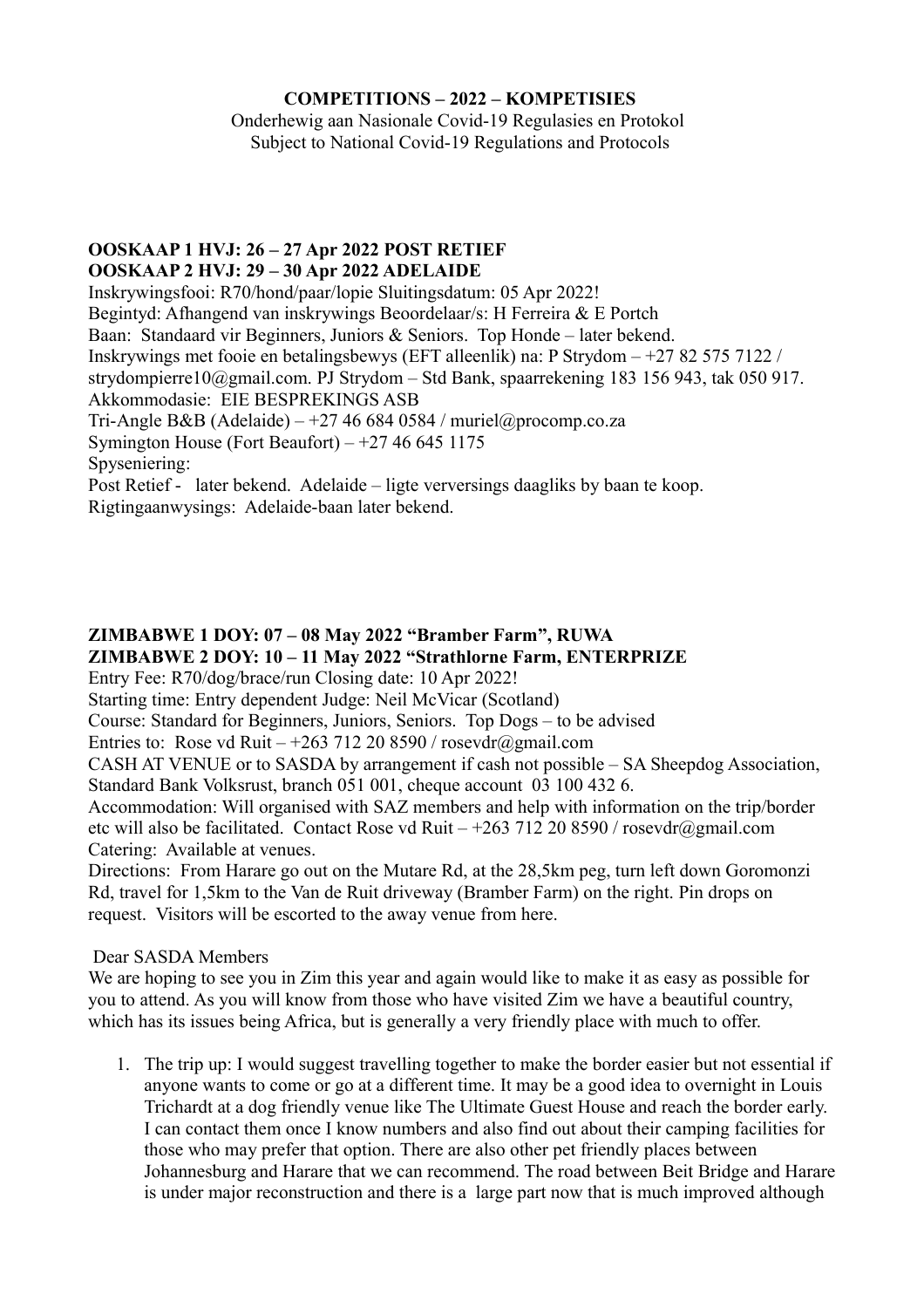some detours etc.

2. Car requirements: Most of our car requirements are the same as yours and some of our rules do not apply to foreign registered cars. If you would like to know all the rules and all the fines possible go to www.bigsky.co.zw for the cubbyhole notes! There is nothing that is too difficult and the police are very similar on both sides of the border!

3. Border requirements: No visa is required on an SA Passport but there is on a Brit one. To help we can have a friendly clearing agent to guide you through. The border can be a bit confusing but has speeded up considerably and the agent will keep you on the right path.

4. Dog papers: (All part of SADAC region.) Rose will assist with temporary import permits and the process necessary to bring dogs through the border. Please do make sure that all vaccines are up to date (Older than 30 days and under a year at time of travel) plus dogs are microchipped.

5. Currency: Any cash – Rand or US \$ works! Most things can be paid by credit card (visa etc.)

6. Costs: We will accommodate anyone making the trip. Entries will be as normal in SA.

7. Trial: This will be run to SASDA rules.

8. Holiday options: Eg Victoria Falls, Nyanga, Kariba. Anyone able to make more of a holiday and visit other destinations should try. I am happy to offer my kennels if they are wanted or needed.

## **MIDLANDS 1 HVJ: 24 – 25 Mei 2022 Oudelande Gasteplaas", GRAAFF-REINET**

Inskrywingsfooi: R70/hond/paar/lopie Sluitingsdatum: 02 Mei 2022!

Begintyd: Afhangend van inskrywings Beoordelaar: Hennie Ferreira

Baan: Rant & klipperige oppervlak. Standaard vir Beginners, Juniors & Seniors. Top Honde – later bekend.

Inskrywings en betalingsbewys na: André Lesch - +27 83 260 3459 of andre.lesch.82@gmail.com KONTANT BY BAAN of EFT (Verw – Naam) - JA Lesch, Standard Bank, Rek 082 510 997

Akkommodasie: EIE BESPREKINGS ASB

Oudelande (2km van baan, ondersteun asb)

Diane Murray - +27 82 929 3231

Charton House en Mulberry Cottage (Grootplaatz - ±20km van baan na Murraysburg se kant) +27 82 443 9942 / jbutts@vodamail.co.za

Houdconstant Guest Farm (±20km van baan na Graaff Reinet se kant)

Adriaan Mac Naughton - +27 82 649 1553

Selfoon sein baie swak in berge – whatsapp werk goed.

Spyseniering: Daagliks by baan beskikbaar. Aandetes – reël met Diane Murry - +27 82 929 3231 Rigtingaanwysings: 50km op R63 vanaf Graaff-Reinet na Murraysburg, draai regs by Oudelande Muur (vanaf Murraysburg ±40km tot by plaashek). Hek-kode sal later gegee word. Volg aanysings vir 10km tot by plaashuis / baan.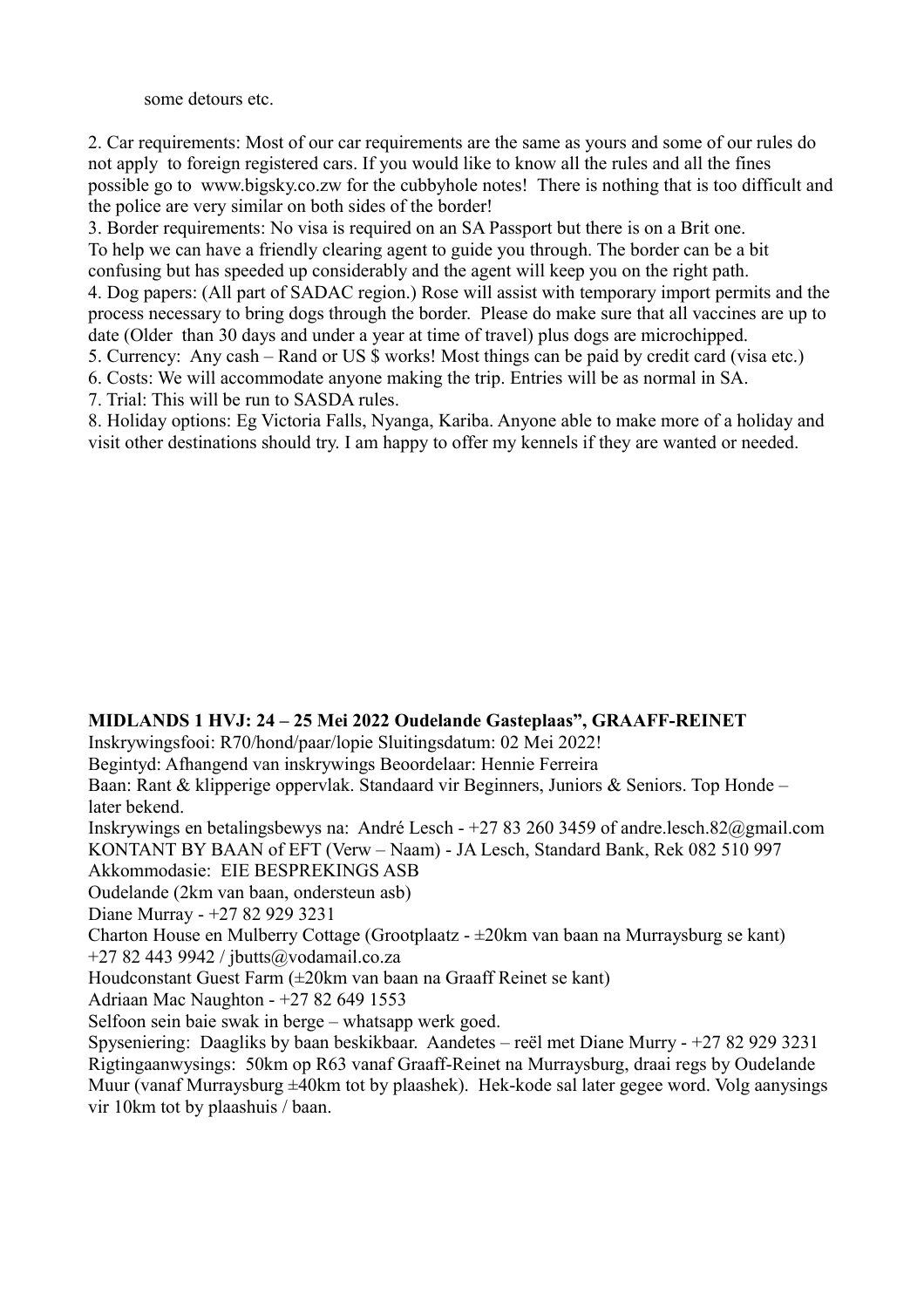#### **MIDLANDS 2 HVJ: 27 – 28 Mei 2022 "Eenzaamheid Gasteplaas", GRAAFF-REINET**

Inskrywingsfooi: R70/hond/paar/lopie Sluitingsdatum: 02 Mei 2022! Begintyd: Afhangend van inskrywings Beoordelaar: Hennie Ferreira Baan: Tipiese plat Karoo – klein kampies tussen lande. Standaard vir Beginners, Juniors & Seniors. Top Honde – later bekend. Inskrywings en betalingsbewys na: André Lesch - +27 83 260 3459 of andre.lesch.82@gmail.com KONTANT BY BAAN of EFT (Verw – Naam) - JA Lesch, Standard Bank, Rek 082 510 997 Akkommodasie: EIE BESPREKINGS ASB Eenzaamheid Gasteplaas (1km van die baan) Stefanie Theron - +27 82 896 4463 Vredelust Jaghuis (3km van baan) Stefan Kirsten - +27 82 376 3270 Uitkoms Gasteplaas (±12km van die baan) Kobus Theron - +27 082 668 0451 Selfoonsein baie swak in berge – whatsapp werk goed. Spyseniering: Daagliks by baan beskikbaar – ten bate van Weppie Preppie Kleuterskool. Aandetes – reël met Stefanie Theron - +27 82 896 4463 Rigtingaanwysings: Vanaf Graaff Reinet: Ry na Aberdeen se rigting op N9 vir ongeveer 28km, draai regs by die Camdeboo Conservancy /Uitkomst bord. Hek-kode sal later verskaf word.

Vanaf Aberdeen: Ry ±25km en draai links by genoemde afdraai.

Op grondpad ry 10km en draai links by T-aansluiting, na 5km draai links, na nog 5km weer links en dan 2 km tot by plaas(grondpad sal duidelik met bordjies gemerk wees)

## **WP 1 DOY: 18 – 19 Jun 2022 "Grootvlei", CALEDON**

Entry Fee: R70/dog/brace/run Closing date: 03 Jun 2022!

Starting time: Entry dependent Judge/s: To be advised

Course: Standard for Beginners, Juniors, Seniors. Top Dogs – to be advised. Time limit according to course.

Entries with fees & proof of payment (EFT only) to: Club Secretary (not SASDA please?) Pippa Philip – +27 83 392 1956 / fax +27 87 233 6409 / ajfp@isales.co.za. PM Philip – Nedbank Caledon, branch 198 765, Account 1470 049 600. REF – your name. Entries not confirmed until payment is received.

Accommodation:

Greyton (20km gravel – Greyton Tourism Bureau - +27 28 254 9414 / 9564 / www.greyton.net Caledon (18km tar en 3.5km gravel) – www.afristay.com/caledon

Catering: Available at venue daily

Directions: From Cape Town: Take N2 to Caledon, stay on the N2. 18km past Caledon towards Riviersonderend, turn LEFT to Greyton. Travel 3,5km on gravel road and follow signs to venue. From Riviersonderend: On N2, 30km past Riviersonderend, turn RIGHT to Greyton (3rd turnoff to Greyton from Riviersonderend). Travel 3.5km on gravel road and follow signs to venue. GPS: 34°10ˈ36.344S/ 19°36ˈ15.044E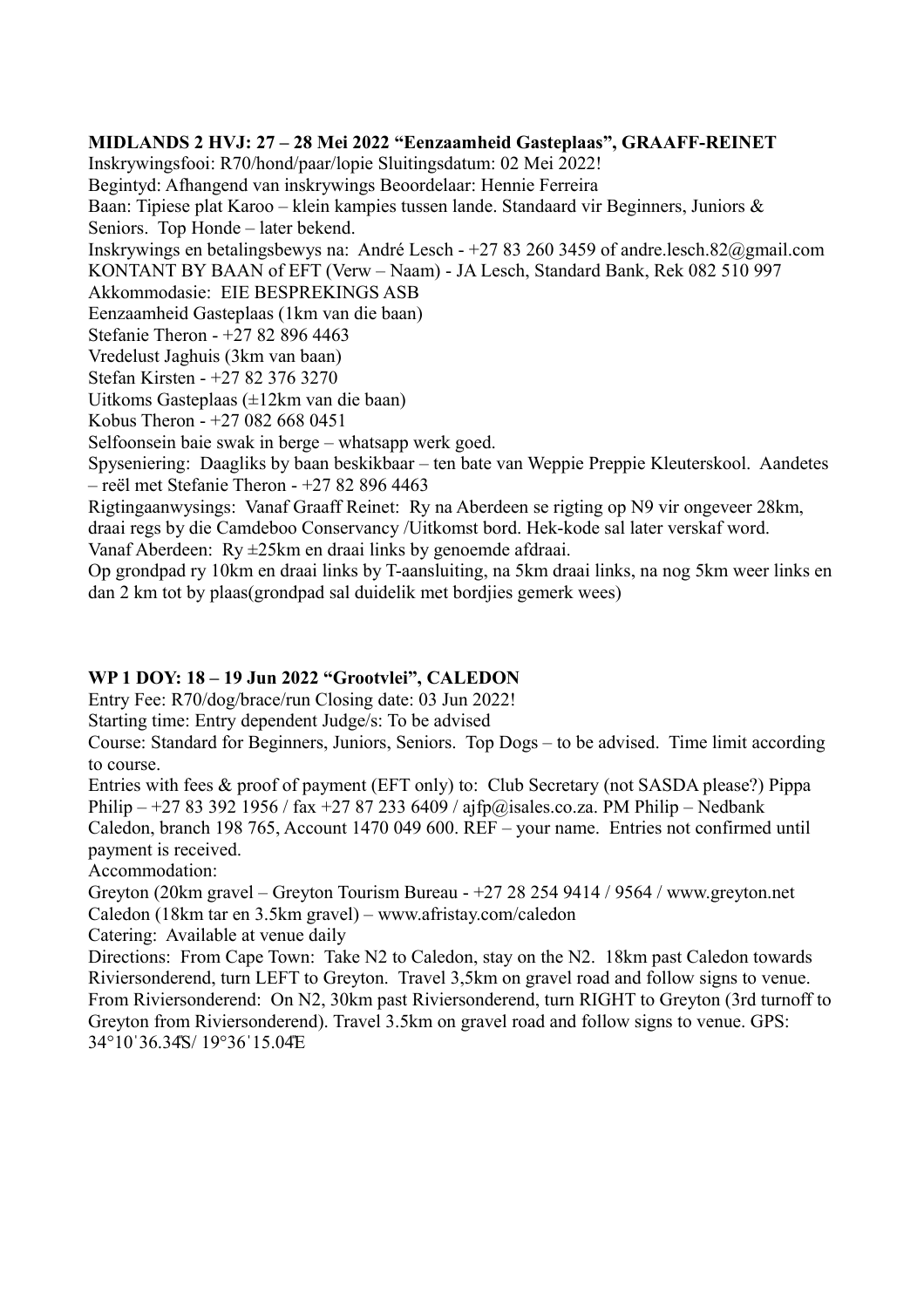# **WP 2 DOY: 21 - 22 Jun 2022 "Skeiding Guest Farm", HEIDELBERG, WC**

Entry Fee: R70/dog/brace/run Closing date: 03 Jun 2022!

Starting time: Entry dependent Judge/s: To be advised

Course: Standard for Beginners, Juniors, Seniors. Top Dogs – to be advised. Time limit according to course.

Entries with fees & proof of payment (EFT only) to: Club Secretary (not SASDA please?) Pippa Philip –  $+27833921956$  / fax  $+27872336409$  / ajfp@isales.co.za. PM Philip – Nedbank Caledon, branch 198 765, Account 1470 049 600. REF – your name. Entries not confirmed until payment is received.

Accommodation: OWN BOOKINGS PLEASE

Pet friendly by arrangement only - www.skeiding.co.za

Catering: To be advised.

Directions: Check out website www.skeiding.co.za - situated between N2 & R322, 20km from Heidelberg, WC

# **WP 3 HVJ: 23 – 24 Aug 2022 "Kleyne Wolvegat", TESSELAARSDAL (Caledon)**

Inskrywingsfooi: R70/hond/paar/lopie Sluitingsdatum: 08 Aug 2022!

Begintyd: Afhangend van inskrywings Beoordelaar/s: Later bekend

Baan: Standaard vir Beginners, Juniors & Seniors. Top Honde – later bekend. Tydsbeperking volgens baan.

Inskrywings met fooie en betalingsbewys (EFT alleenlik) na: Klubsekretaresse (nie SASDA asb?) Pippa Philip – +27 83 392 1956 / faks +27 87 233 6409 / ajfp@isales.co.za. PM Philip – Nedbank Caledon, tak 198 765, Rekening 1470 049 600. VERW – u naam. Inskrywings nie bevestig alvorens betaling ontvang is nie.

Akkommodasie: EIE BESPREKINGS ASB – www.travelground.com

Spyseniering: Later bekend

Rigtingaanwysings: Vanaf Caledon: Neem R320 na Hermanus, draai LINKS na Tesselaarsdal. Volg grondpad vir 15km, net verby eenrigting-brug, hou REGS by die vurk (na Tesselaarsdal) en ry 1,8km, draai LINKS (na Tesselaarsdal) en ry 1.2km verder. Draai LINKS by HATIKVAH-bord en ry 3,8km tot by Kleyne Wolvegat/Hatikvah bord. Hou reguit aan to by die wit geboue en ry 'n verdere 500m tot by baan.

# **WP 4 HVJ: 26 – 27 Aug 2022 "Kweekkraal Gasteplaas", RIVERSDAL**

Inskrywingsfooi: R70/hond/paar/lopie Sluitingsdatum: 08 Aug 2022!

Begintyd: Afhangend van inskrywings Beoordelaar/s: Later bekend

Baan: Standaard vir Beginners, Juniors & Seniors. Top Honde – later bekend. Tydsbeperking volgens baan.

Inskrywings met fooie en betalingsbewys (EFT alleenlik) na: Klubsekretaresse (nie SASDA asb?) Pippa Philip – +27 83 392 1956 / faks +27 87 233 6409 / ajfp@isales.co.za. PM Philip – Nedbank Caledon, tak 198 765, Rekening 1470 049 600. VERW – u naam. Inskrywings nie bevestig alvorens betaling ontvang is nie.

Akkommodasie: EIE BESPREKINGS ASB - www.kweekkraal.co.za (nie seker of

troeteldiervriendelik) / www.safarinow.com

Spyseniering: Later bekend

Rigtingaanwysings: 10km vanaf Riversdal op N2 na Heidelberg/Kaapstad. Op regterhand langs N2.